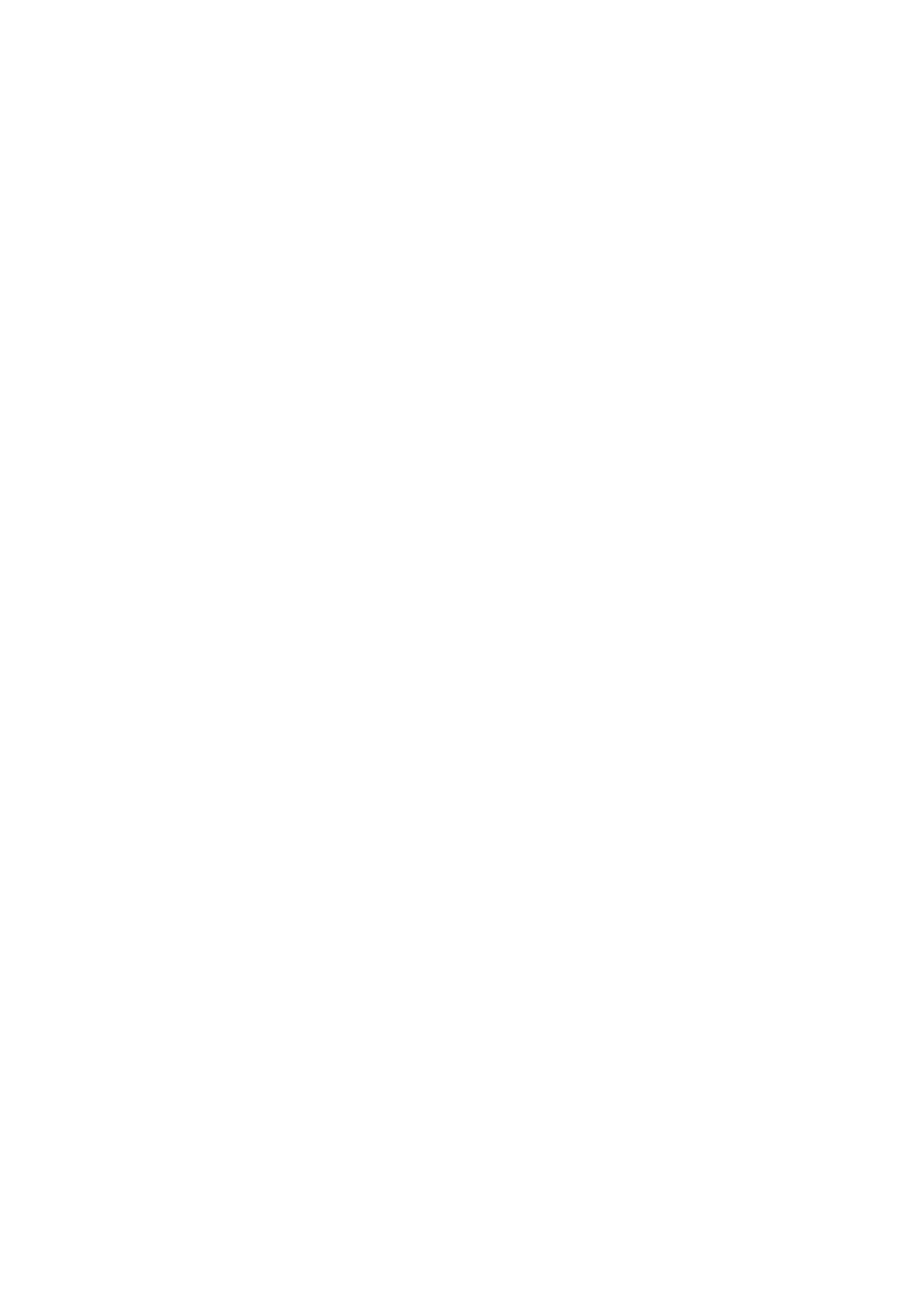### **GSSF IMA 1st Match Results** *2022-04-16*

## **Match / Report Info**

| <b>Info</b>              | <b>Setting</b>      |
|--------------------------|---------------------|
| Match Name:              | April-May-June 2022 |
| Match Date:              | 2022-03-26          |
| Course of Fire:          |                     |
| Course of Fire Sequence: | 30/20               |
| Division:                | Stock               |
| Notes:                   |                     |
| No. Entries:             | 24                  |
| No. Shooters:            | 23                  |
| No. No Shows:            | 1                   |

### **Shooter Placement - Stock Division**

| #  | <b>Shooter</b><br><b>Name</b> | <b>GSSF</b><br>No. | <b>Match</b><br><b>Score</b> | No.<br><b>Xs</b> | <b>Placement</b>        |
|----|-------------------------------|--------------------|------------------------------|------------------|-------------------------|
| 1  | Martin Pawlina                | 155459             | 480                          | 22               | 1                       |
| 2  | Andrew Hermer                 | 106660             | 479                          | 25               | 2                       |
| 3  | Chuck Garner                  | 126632             | 470                          | 25               | 3                       |
| 4  | <b>Bruce Clemans</b>          | 44143              | 466                          | 21               | $\overline{\mathbf{4}}$ |
| 5  | Nicholas Schultz              | 151256             | 461                          | 21               | 5                       |
| 6  | <b>Steve Smith</b>            | 23905              | 458                          | 23               | 6                       |
| 7  | Austin Garner                 | 144313             | 453                          | 18               | 7                       |
| 8  | Allen English                 | 144179             | 447                          | 19               | 8                       |
| 9  | <b>Richard Scott</b>          | 5LA1NPVQ69         | 446                          | 20               | 9                       |
| 10 | Gregg Straathof               | 104935             | 446                          | 20               | 9                       |
| 11 | Becky Erskine                 | 142116             | 445                          | 21               | 11                      |
| 12 | Mark McLauchlin               | 113176             | 443                          | 28               | 12                      |
| 13 | Connie Hermer                 |                    | 441                          | 22               | 13                      |
| 14 | Jon Petrzelka                 | 139420             | 433                          | 17               | 14                      |
| 15 | Steven Rullmann               | 155687             | 427                          | 11               | 15                      |
| 16 | Linda Thompson                | 150127             | 417                          | 16               | 16                      |
| 17 | Pat Neely                     | 150107             | 413                          | 15               | 17                      |
| 18 | Ryan Garner                   | 139088             | 394                          | 18               | 18                      |
| 19 | Justin Pixley                 | 151891             | 366                          | 9                | 19                      |
| 20 | Colin Christie                | 150181             | 350                          | 7                | 20                      |
| 21 | Chad Hendrix                  | 119346             | 315                          | 12               | 21                      |
| 22 | Judy Garner                   | 119568             | 302                          | 9                | 22                      |
| 23 | Kim Schultz                   | 151254             | 222                          | 2                | 23                      |